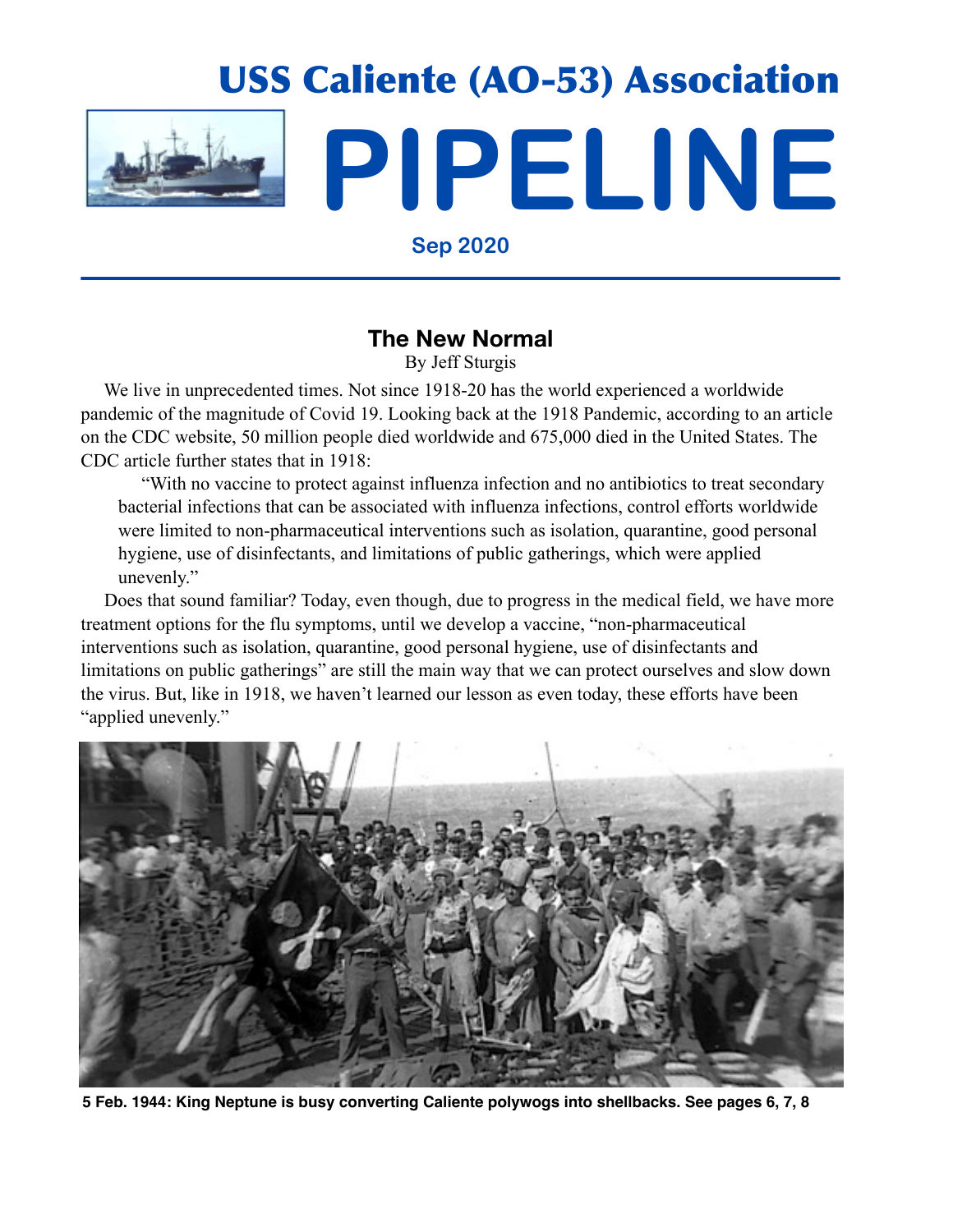We members of the USS Caliente Association are in the demographic that is most at risk from this disease, so it is our fervent hope that all our members are doing what is necessary to keep themselves and their loved ones safe.

 Of course for us, the most glaring consequence of this pandemic has been the postponement of our reunion in Long Beach. Normally, we would be preparing for our travel to our old homeport and we would be planning the final touches to the program for the reunion which would be only two weeks away. For now, those plans have been postponed until September of 2021. We hope that by then that an effective vaccine will have been developed and distributed, that "herd immunity" has been achieved in this country and that it will again be safe for us to convene in Long Beach.

 We will only be limited in the plans for 2021 by our country's response to the pandemic. If we can see light at the end of the tunnel by this coming January, we will go ahead with plans for September of 2021. If there is still uncertainty, we may have to look at another postponement to the spring of 2022 or later. The pandemic of 1918 lasted for two years until 1920. Let us hope that we can get Covid 19 under control before two years elapses. In the meantime we on the Executive Committee hope that you will all be safe and well during these difficult times. As always, we will keep you all apprised, through the Pipeline, of our plans for the next reunion.

### **New Caliente website**

### By Jeff Sturgis

 If you haven't discovered it already, we have a new and improved USS Caliente Association website. All the credit for this new and exciting website goes to Pat Hurton, who, as you can see, has not been idle during these "stay at home" times. To find the new website you can just google "USS Caliente Association" or go to [www.usscalienteao-53.com.](http://www.usscalienteao-53.com) Pat has done a great job of adding colorful graphics, patriotic and other songs of our era and a lot of US Navy history. The website also includes the structure of the association, its history and ship's roster along with everyone's contact information and all the back issues of the Pipeline. According to Pat, this is a "work in progress" and he welcomes all comments and suggestions.

 Please join me in thanking Pat for his efforts on this project. Pat has been a stalwart of our organization, serving as president for quite a few years, and treasurer for many more. Without his efforts, it would be much more difficult, if not impossible, for us to exist as a group. So a big **BRAVO ZULU** goes out to Pat for his continuing efforts on our behalf.

### **Website is a work in progress**

By Pat Hurton Treasurer, Web Master

Shipmates,

 Last year Jeff and I decided to it was time to upgrade the Cal website. A new host was chosen for the site and since then work has progressed to populate the new site. If you want to visit our new site you will have to delete the old site from your browser history and, using the same url [\(www.usscalienteao-53.com\)](http://www.usscalienteao-53.com), visit our new site.

 The site is still a work in progress as I have not, along with a lot of other ideas I have, added the many, many pictures I have and not finished the narrative for of all the Naval activities since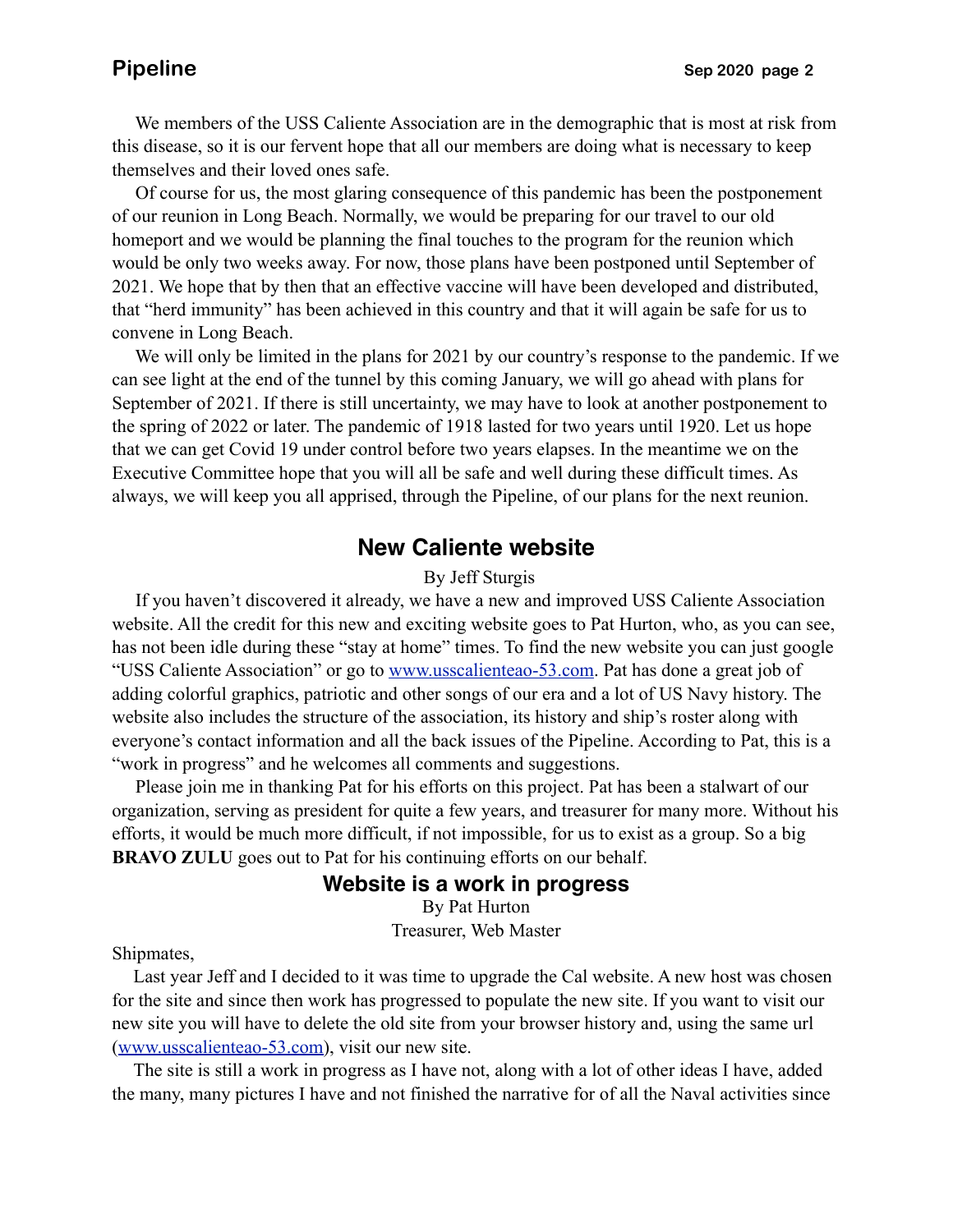our Navy's origin. You will notice that the site now contains various video clips that, I hope, enhance your viewing.

 Navigation of the site is easy. You will notice the various headers listed along the top of the home page. The Home page comes up automatically when you enter the site, after clicking on the great Pete Seeger's song, you can scroll down to read the content of the home page.

 heading.The summary data contained on the "About Us" page is intended to give the reader an The next header is "About Us: By clicking on it you will see the subjects contained under this overview of the information contained on the total website. Just click on its sub heading to see the detailed contents.

The other headings and details are viewed by following the procedure outlined above.

 Remembering that this is not the Jeff Sturgis or Pat Hurton site but the USS Caliente site, I hope you all take the time to go over the site and its contents and provide feedback to me or Jeff. All comments, suggestions questions, new videos etc. are welcome. It is our intent to make this the best ship's website in the US Navy. All videos must come from You Tube. If you have a video to add please tell me where it is on You Tube and I'll upload it. If you have a video, upload it to You Tube and send me the info and I'll upload that.

 Jeff and I hope you enjoy our new website and hope to continue, through your participation, to upgrade its content over time.



USS Caliente Association Chairman: Jeff Sturgis Executive Committee: Mike Copeland, Dave Ludemann, Greg Perett ,Tom Rawlinson and Steve Selzer Treasurer: Pat Hurton Pipeline Editor: Karl Seitz



 The Pipeline is the official quarterly newsletter of the USS Caliente Association. It is a place to share your memories and pictures. Please send them via e-mail to seitzao53@gmail.com or by regular mail to Karl Seitz, 1212 30th St. South, Birmingham, AL 35205-1910.

 Association dues are \$10 per year due Jan. 1, payable by Jan. 15. Checks should be made out to The USS Caliente Association and mailed to treasurer Pat Hurton, 156 Greenfield Drive, Chico, CA 95973-0185.

 Chairman Jeff Sturgis can be reached via email at [jeffreysturgis54@gmail.com](mailto:jeffreysturgis54@gmail.com) or by mail at 84 Old Woodman Hill Rd, Minot, ME 04258

Masthead picture of USS Caliente (AO-53) used with permission of Dan Davis.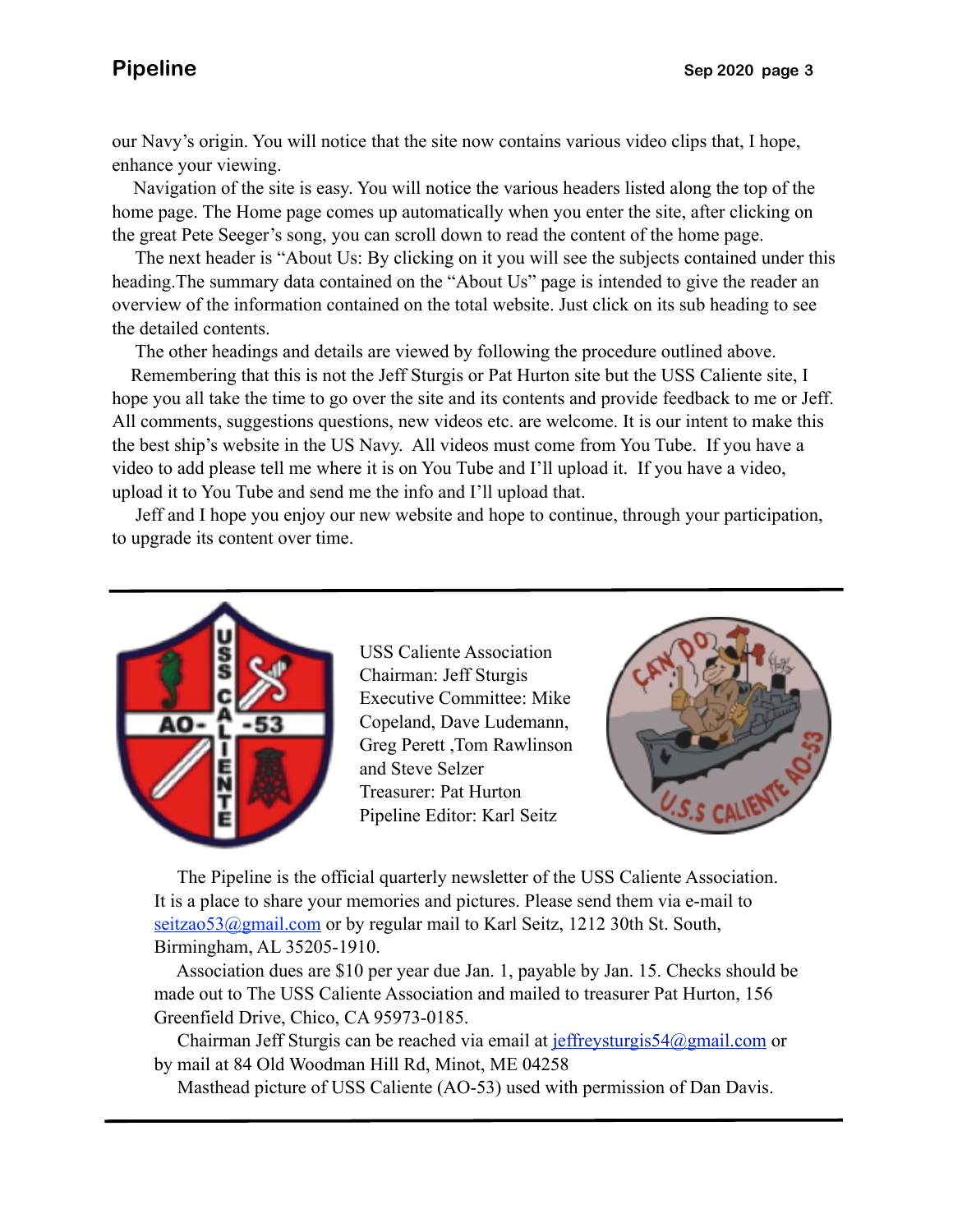# **Taps**

 We have belatedly learned of the death of Larry Dean Hatterman, 78, on 28 Oct 2019 in Tucson, AZ. Larry served on the Cal from 1958 to 1962 as an EM3. Larry was married to Marilyn Hatterman, who died 17 April 2020 in Tucson. After leaving the Navy, Larry worked for Nebraska Public Power until he retired in 1998 due to a disability.

 Larry was predeceased by his son Daniel, parents Cyril and Mildred



Hatterman and several aunts and uncles. He is survived by brother Robert Hatterman, sister Deborah Wirth, aunt Donna Fox and numerous nieces and nephews.

 Graveside services for Larry and Marilyn were held 18 May 2020 at Prospect Hill Cemetery in Norfolk, NE, with military honors conducted by the Nebraska National Guard Honor Guard, American Legion Post 16 and VFW Post 1644.

 Larry Randolph Surratt of Madison Heights, MI, 86, died 13 April 2020. He served on the Cal from 1953 to 1954 as a BT3. Larry married Elaine Ann Bloedel 30 May 1959. She predeceased him in 2013 after 54 years of marriage.

 Larry was a member of St. Vincent Ferrer in Madison Heights. He enjoyed fishing with family and friends.

 Survivors include children Lawrence (the late Deborah), Raymond, Glen (Debra), Carl (Martha), Renee (Chad) Edwards and Marie and four grandchildren. Larry was buried in Great Lakes National Cemetery in Holly, MI, next to his wife.

 Albert Edward Vandegrift died 15 July 2020 in Santa Maria, CA. Van served on the Cal from 1968 to 1972 as a SM3. He was born 19 April 1949 to Gladys and Harry Vandegrift in Beatrice, NE. The family moved to Salem, OR in 1955, where Van graduated from South Salem High School in 1967.

 After leaving the Navy, Van worked 23 years in computer operations at USCB University in Santa Barbara, CA, retiring in 2010. He loved to venture with his wife Astrid in their motorhome to different places. Van loved to cook for the Fraternal Order of Eagles



# facebook. | join our<br>| group

A reminder if you are on Facebook, the association has a Facebook group for former crew members of the USS Caliente (AO-53) and their families.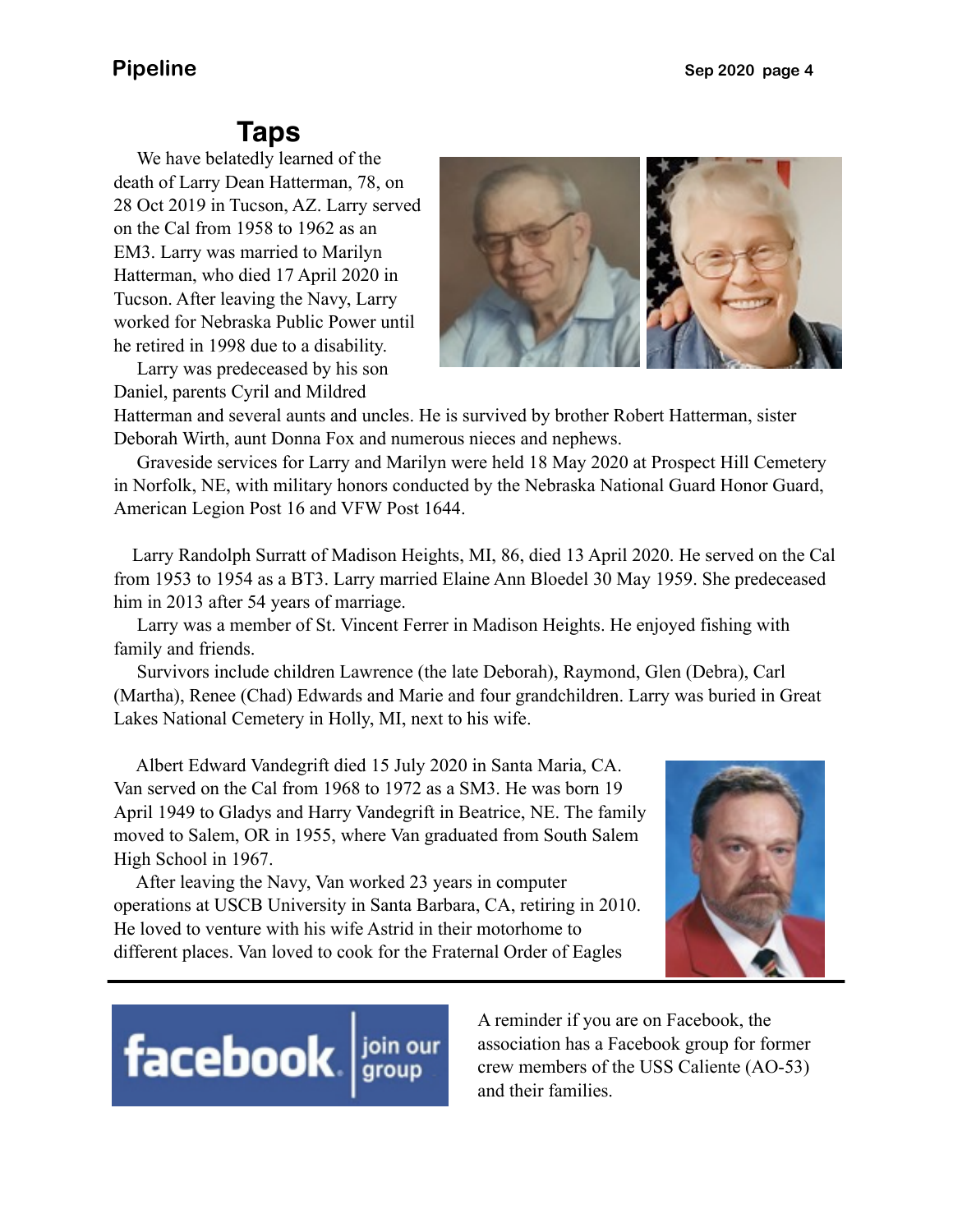and the Moose Family Center. In his spare time, he worked on airplane models and did some woodwork.

 Van is survived by his wife of 45 years, Astrid, sister Judy (Tommy) Mask and numerous nieces and nephews.

## **Many Caliente deck logs now available for AO claims**

By Karl Seitz

Pipeline Editor

 The major development in the quest for Agent Orange disability compensation since the last Pipeline is that the Department of Veterans Affairs sent many digitized deck logs to the National Archives. In typical VA fashion, there was no public announcement. They simply appeared.

 The project is not complete. At this writing, Caliente logs after November 1970 are not yet available. This handicaps those whose presumed exposure took place after that date. They will not be able to include deck logs with their applications for benefits.

 How much difference this will make is unclear since the VA says it has its own computer program to determine whether a ship was in the zone of presumed exposure when an applicant was on it. The results of that program are not shared outside the VA. If you send the rest of your documentation and say the logs are not currently available, you might find the VA can make its own location decision.

 Another possibility if you have not yet filed a claim is to file a notification of your intent to file a claim. That will give you a year to file the actual claim, by which time the logs should be available.

 If you were on the Cal between September 1961 (Agent Orange eligibility starts March 1962) and November 1970, you can obtain logs for free by downloading them from the National Archives. If you don't have Internet access, ask somebody who does to download the logs and print out the ones you need.

 While it is possible to download just the dates you need, I find it easier to download the entire month and separate out the dates you need on your home computer.

Go to <https://catalog.archives.gov/id/594258?q=594258> Search for USS Caliente AO53. You will get the first page of a list of files containing the name USS Caliente AO53. Click on "available online." Your multipage list will now begin with Caliente logs. The logs are not in exact order so you may have to search for the ones you need. Click on the one you want. The first page will appear. Scroll down the screen (on right side) until you see a red icon toward left that says PDF. Click on it. Scroll back up so you can see the top of the window that shows a line moving across to indicate the loading of the PDF. This may take a while to appear so be patient. When the line has finished, you can click on the download icon and the file will download to your computer. Go back to list and repeat for the next month you need.

But how do you know which months you need? I have some partial answers.

 First, before the changes to make blue water sailors eligible for compensation, the VA said sailor who were on the Cal in June 1970 were covered because the Cal replenished in the Vietnamese ports of Anthoi and Vung Tau during the month. That accounts for four dates in June, but my rough examination of the logs for that month found at least six additional dates when the Cal was in the zone of presumed exposure while involved in Operation Market Time.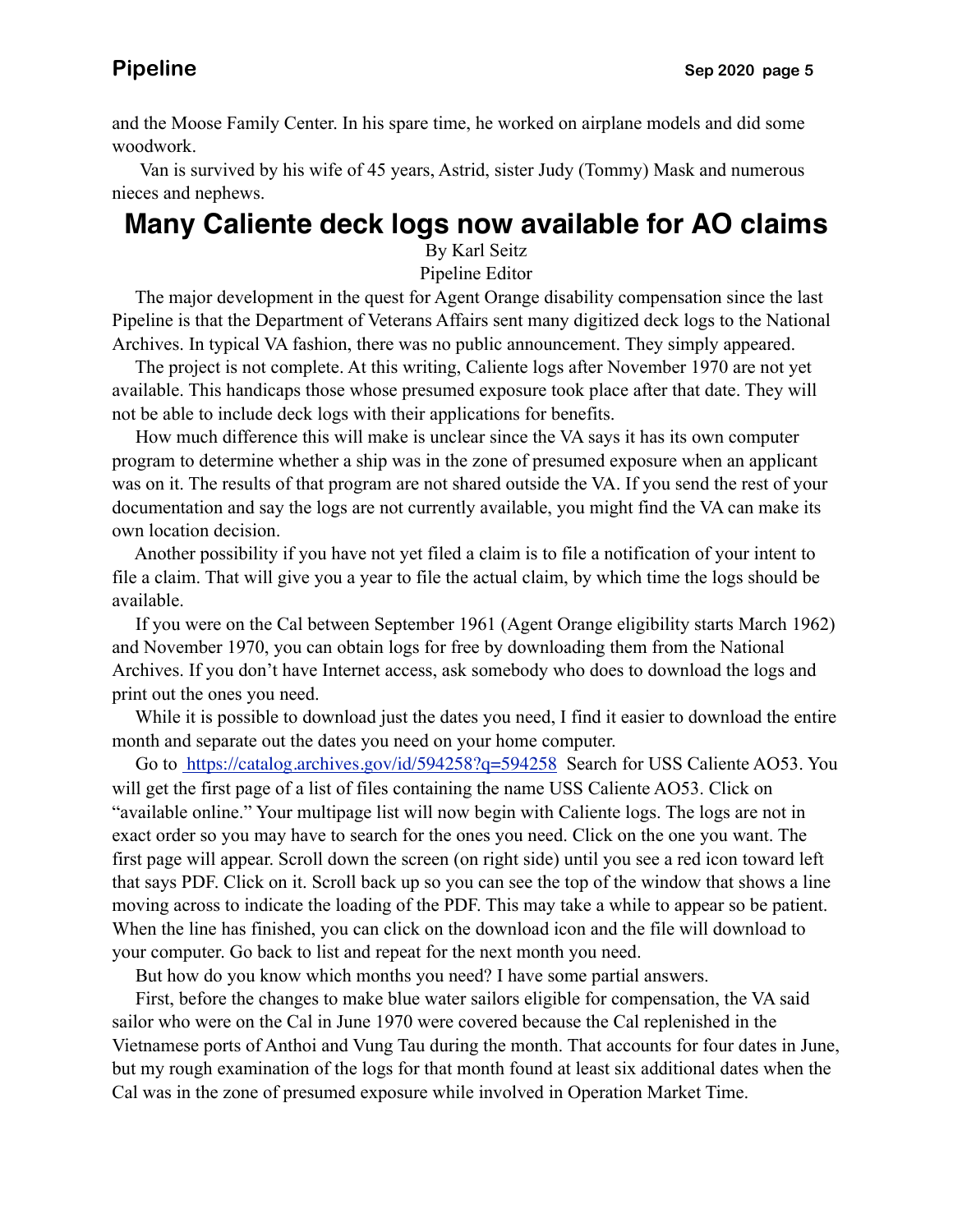In my own application, which was approved just as the June Pipeline was being prepared for the printer, I included three dates in 1962, 24 March and 9 and 10 May. You only need one date so either 24 March or 9 May should do. 10 May is a little more complicated and depends on 9 May to calculate the Cal's position in the zone.

 The following dates come from the Blue Water Navy Association: 25 Nov 1965, 6 Feb 1966; 4 Jul 1968, 21 May 1969; 21 June 1970, 7 Sep 1970 and 2 Jun 1972. This list is a work in progress. It also appears to be mostly derived from the deck logs of ships other than the Caliente acquired by BWNA members before the VA took control of the logs for digitation.

 Another bit of information from the Blue Water Navy Association. Almost 18,000 Blue Water Navy veterans have been approved for benefits, along with 2,700 survivors. However there remain about 35,000 claims pending review. This is based on 31 July data from the VA.

# **From the editor**

By Karl Seitz

 Marvin Boozer, SN, 1952-56, has identified one of the mystery pictures in the June Pipeline. It is the late Freddie Degott, GMSN, 1952-55. Marvin says Freddie was from 1st Division, but his rating suggests he transferred to 3rd Division at some point.



 Thanks, Marvin. Now we only have two mystery pictures for which we need identifications.

 In a normal year, the next edition of the Pipeline would be filled with pictures and words about the events at our annual reunion. However, this is not a normal year. Covid-19 has forced the cancellation of this year's reunion, leaving me with a lot of space to fill in the December Pipeline. Far more space than I have material to use.

 So please, dig out those old photographs you've been planning to share. Write about those memories. And send both to me at one of the addresses on page 3. The sooner the better so you don't forget and I have more time to plan.

### **A son remembers the father who took pictures on next two pages**

By Allen Pierce

 My father was Ralph I. Pierce, born 1922 and died 1986. I knew he was on the USS Caliente from his Shellback Certificate, which was framed and mounted in his home office. He was a watertender on the Caliente from 1943 to 1945. The certificate is dated Feb. 5, 1944 and the location is Longitude 000, Latitude 176 15' enroute to Funafuti, Elice Islands.

 My father very rarely talked about his time in the service. I do remember him talking about his time in Hawaii in 1944 after I gave him and my mother tickets to go to Hawaii in 1984. He was looking forward to going to the USS Arizona memorial and Pearl Harbor.

 Another time he was mad at my brothers and me and told us were lucky to be alive. Another ship was berthed where his ship was to be berthed and it was hit by a torpedo and sunk. I later found out this was the USS Mississineaw (AO-59) after seeing a news article about the Navy recovering oil from an oiler sunk at Ulithi Atoll in November 1944.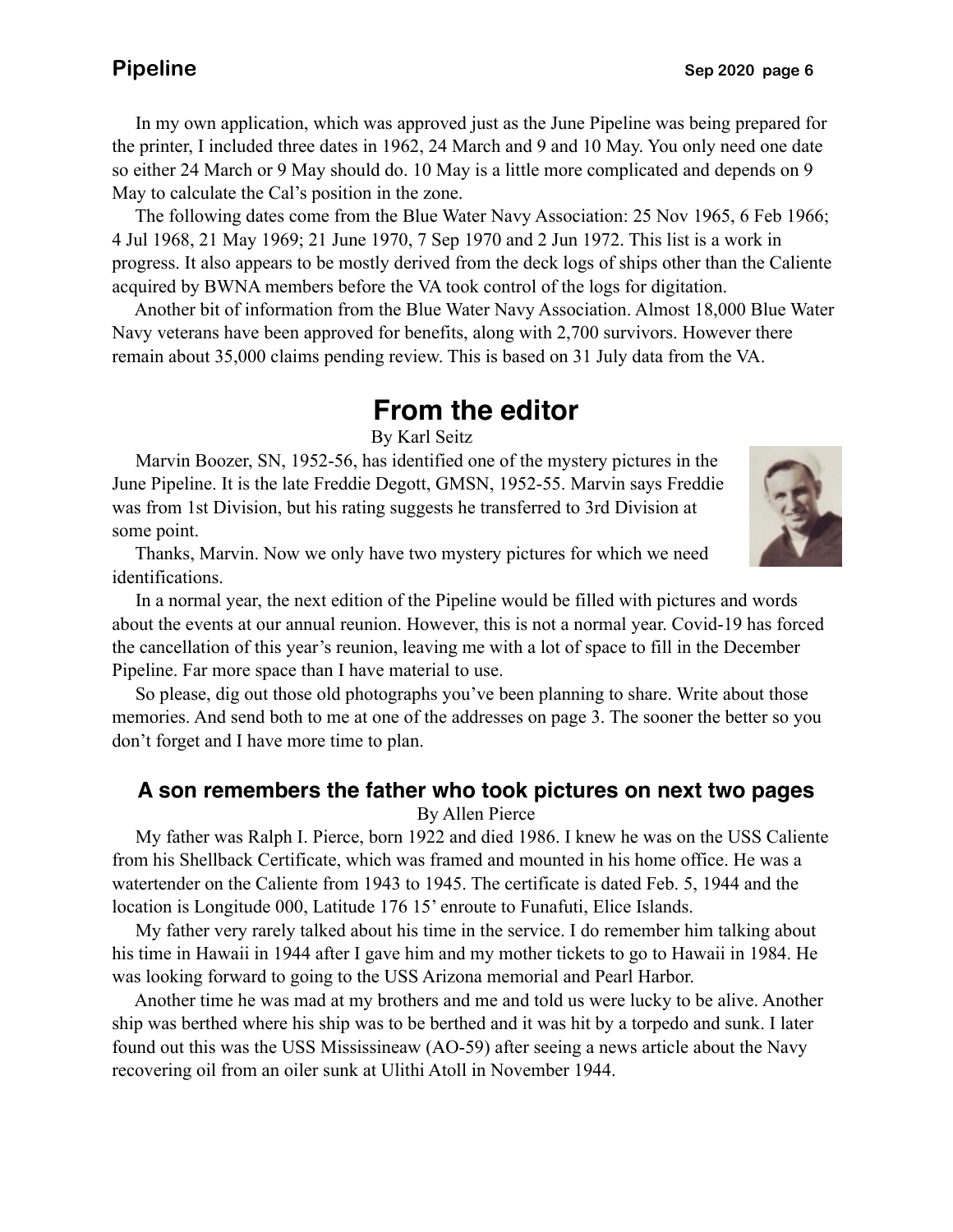The only other time, he was saying how he made his way back home from San Francisco after being discharged.

 After his discharge, my father worked as a draftsman for Yorkshire Worsted Mill. Later he started Ormsby and Pierce Plumbing and Heating with his cousin. He was a volunteer firefighter with the Lenni Heights Fire Company in Media, PA.